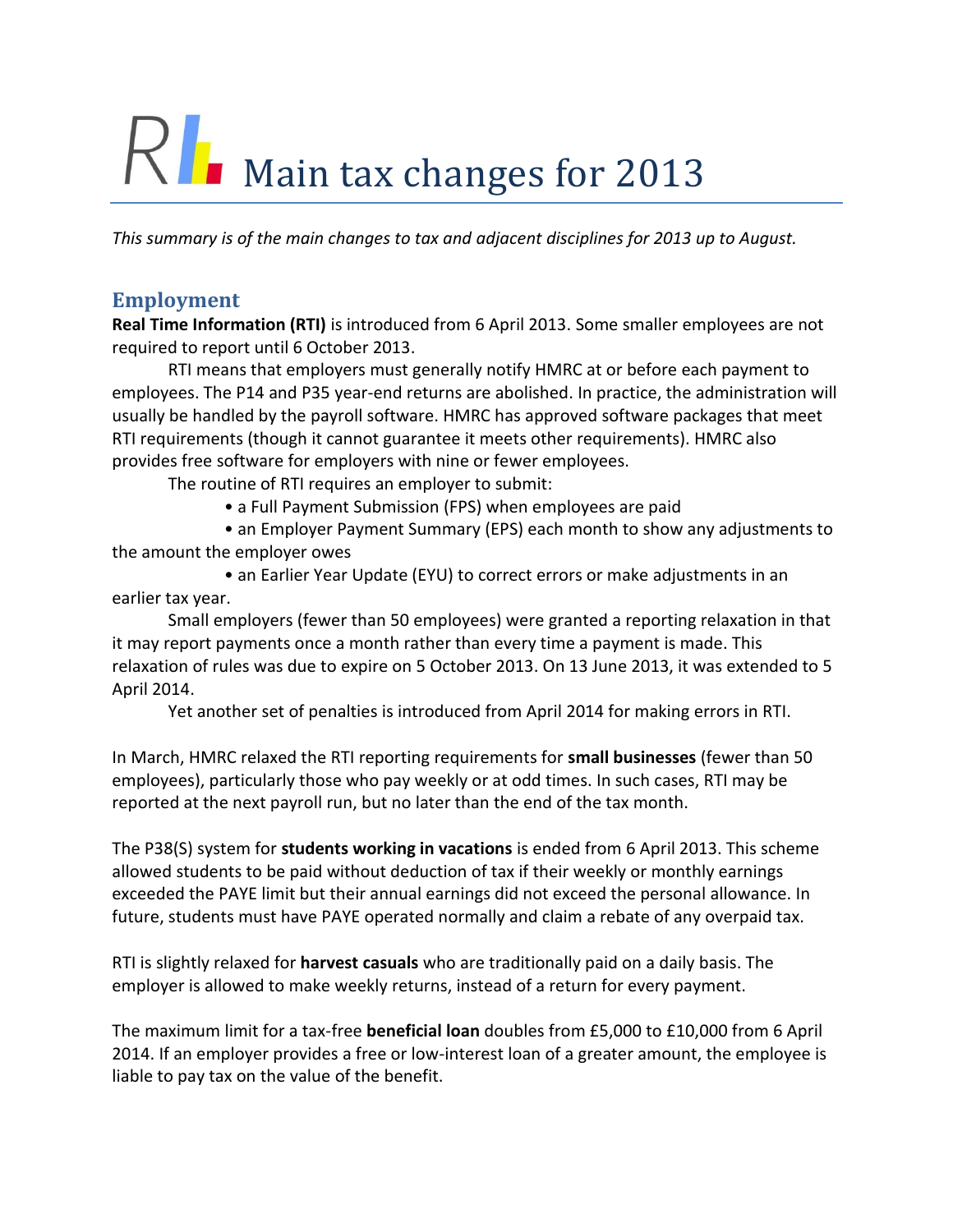The **car fuel benefit multiplier** increases to £21,100. An employee provided with fuel for personal use is taxed on the benefit calculated as this figure multiplied by the percentage from the car benefit tables according to the car's emissions.

Employees who pay the additional rate of tax (45%) are entitled to receive tax-free **childcare vouchers** up from £22 a week to £25 from 6 April 2013. This is a consequence of the reduction in the additional rate.

A new **childcare allowance** is to be introduced from autumn 2015. It is intended that this will provide basic rate tax relief on costs up to £6,000 a year, provided both parents are working, neither is claiming tax credits or universal credit, and neither parent earns more than £150,000 a year. Existing tax-advantaged childcare plans will be phased out at the same time.

Measures are to be introduced to reverse the presumption that a partner in a **limited liability partnership** is self-employed rather than an employee. Subsequent guidance suggests that the test follows that for employees generally, so genuine partners are not affected.

From 1 September 2013, there is a new category of employment status called **employee shareholder.** Such a worker has shares in his or her employer but does not have many employment law protections of employees. One of the conditions is that the worker must hold at least £2,000 worth of shares. Such shares are free of capital gains tax to a maximum of £50,000. For income tax and national insurance purposes, the employee is taxed as if he or she had aid £2,000 for them. There An employee moving to this new status must receive (tax and NI-free) independent advice first.

From April 2014, an **employment allowance** is to be introduced, allowing every business and charity to reduce its national insurance liability by £2,000 a year.

From 6 April 2013, some changes are made to **enterprise management incentive** as it relates to entrepreneurs' relief. For shares acquired under EMI, the 5% ownership requirement is removed for entrepreneurs' relief when the share is disposed of after 5 April 2013. The period in which the option is held now counts towards the 12-month period for relief. Relief is also available for replacement shares following a company reorganisation or a share exchange.

There are some administrative simplifications to the operations of tax-advantaged **employee share schemes.**

**Company car** rates are amended. The taxable value of a car is determined by multiplying its list price by a percentage taken from tables according to the car's emission figures. The percentages are generally increased by 1 point from 6 April 2013. Further changes were announced to take effect in 2015 and 2016.

From April 2013, all payments of PAYE are sent to **Cumbernauld.** The other office at Shipley has closed.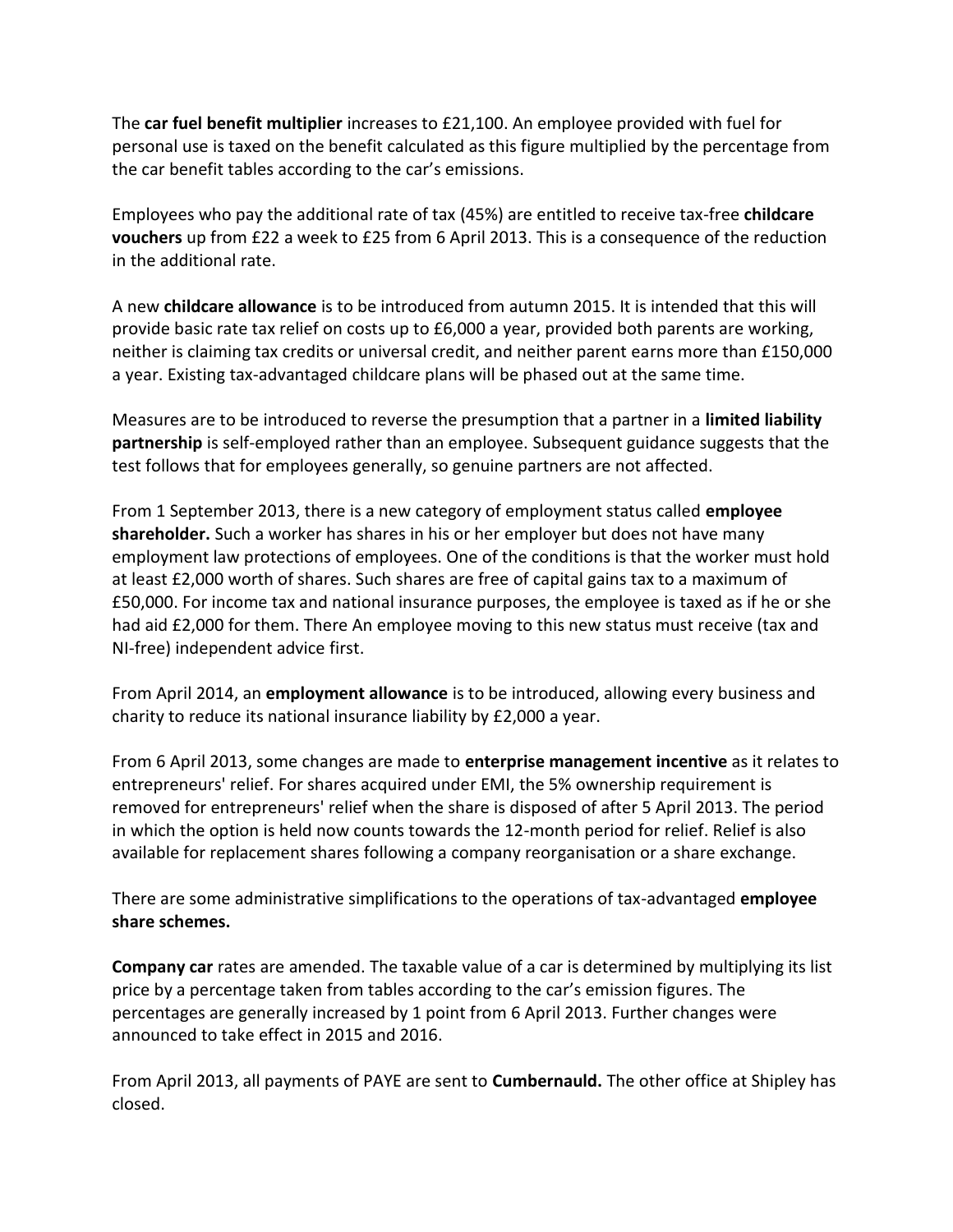Employers are asked to mark all correspondence with one of a list of **standard headings** to allow the mail to be processed more quickly. A separate development, known as **Where's My Reply** allows taxpayers to track the progress of correspondence.

It is put beyond doubt that the **IR 35 regulations** apply to office-holders as well as to employees. These regulations require someone to operate their own PAYE scheme where they supply their services as a limited company in circumstances where they would otherwise be regarded as an employee.

Payments through an **employee benefit trust** are generally taxed as remuneration and subject to PAYE and national insurance. This was the consequence of PA Holdings Ltd deciding not to appeal against the Court of Appeal decision judgment in November 2011 that such payments are earnings. The matter was also legislated in Finance Act 2011.

**Bus pass salary sacrifice** schemes may lose their tax exemption. An employee is not taxed on the benefit of an employer-supported bus service, such as where the employer provides a subsidy to the bus company or where the employer pays for a new pull-in or bus stop. HMRC has wrongly given approval to schemes that involve the issue of bus passes in return for the employee sacrificing some salary. Such schemes are not approved from 1 May 2013 except that where they had already been approved, this rus until 30 April 2014.

**Advisory fuel rates** continue to be amended every three months. These rates are the amounts that may be used to avoid an employee having to pay tax on fuel benefit for a company car.

**Doctors,** known as specialty registrars, may claim tax relief for the registration fee for registering with the relevant body during training, HMRC confirmed on 14 May 2013.

**Costs lawyers** may claim tax relief for the registration fee payable to the Costs Lawyers Standards Board, HMRC confirmed on 14 May 2013.

From 8 April 2013, the Department of Work and Pensions may issue a **Direct Earnings Attachment (DEA)** notice requiring the employer to make deductions from earnings for overpaid benefits. This replaces the exotically rare Income Support Deduction Notice. The scheme is being pilot-tested until September 2013.

#### **Income tax**

From 6 April 2013, the **personal allowance** is £9,440, the **additional rate** of income tax reduces from 50% to 45%, and the **higher rate threshold** reduces from £32,010 to £31,863. There are changes to other allowances.

From 6 April 2013, there is a **cap on tax reliefs** of £50,000 or 25% of income, whichever is greater. This principally affects sidways loss relief.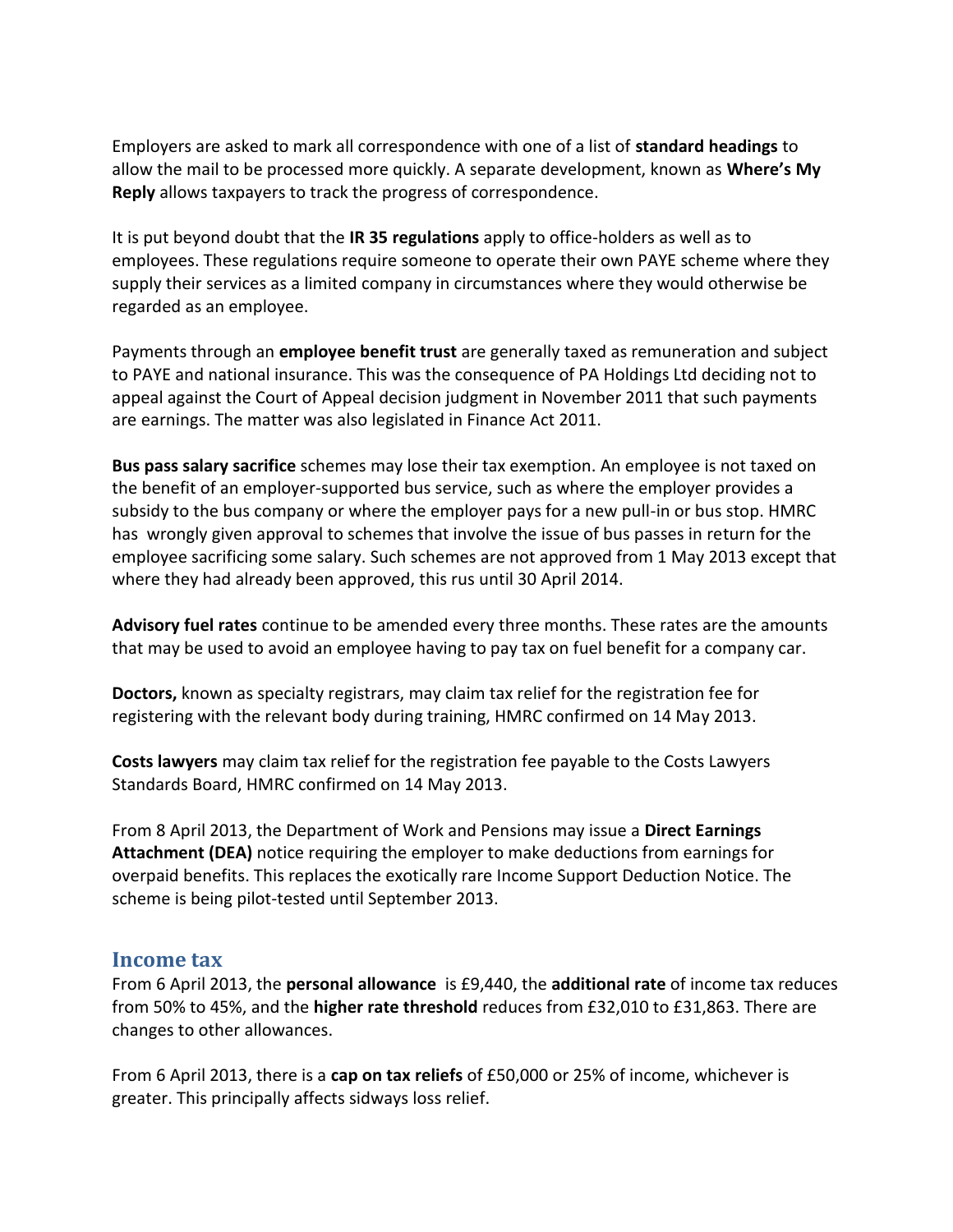A new scheme of simplified income tax is introduced for **micro-businesses** from 6 April 2013. This is one whose turnover is no greater than the VAT threshold, currently £79,000 a year. A business may stay in the scheme until its turnover is twice the threshold, currently £158,000.

The new scheme broadly allows such businesses to account for income tax on the cash basis and to use fixed allowances for such matters as use of home and travel, rather than calculate an exact figure.

From 7 January 2013, the **high income child benefit charge** is payable. This recovers child benefit paid to a household where someone earns more than £50,000. The whole of child benefit is recovered for earnings above £60,000, and a portion on a sliding scale between £50,000 and £60,000. Alternatively the child benefit claimant may simply opt out of receiving benefit, and avoid the charge.

The Supreme Court gave significant rulings in two cases heard together regarding the **Hastings-Bass rule.** This rule relates to how far a trust can be set aside when the trustees have not performed their duties properly. This rule has been widely criticised as a "get out of jail free" card, allowing trustees to avoid the consequences of not setting up trusts in the most taxeffective manner. The Court's decisions have reined back Hastings-Bass. Anyone seeking to rely on this rule or the Court's decision is strongly advised to get professional advice.

The **Small Charitable Donations Act** 2012 takes effect from 6 April 2013. This allows charities to claim tax relief on cash donations from unknown donors on a similar basis to that which already applies under Gift Aid for known donors. The scheme is subject to several conditions. Other changes made in April 2013 simplify the Gift Aid requirement for goods donated to charity shops, and allow charities to make Gift Aid repayment claims on-line.

It is confirmed that **universal credit** is exempt from income tax. This is a means-tested social security benefit that is being introduced from October 2013, replacing six existing benefits. Tax law is also being amended to reflect the introduction of personal independence payments (PIPs) to disabled people.

With retrospective effect from 5 December 2012, **patent royalties** are not deductible from all income subject to income tax. Royalties are only deductible from the income to which the payments relate.

There is a general tax relief for participants in the **sporting events** of 2013 London Anniversary Games and 2014 Glasgow Commonwealth Games.

The seven-year **Save As You Earn** scheme is withdrawn from 23 July 2013. The three-year and five-year schemes remain.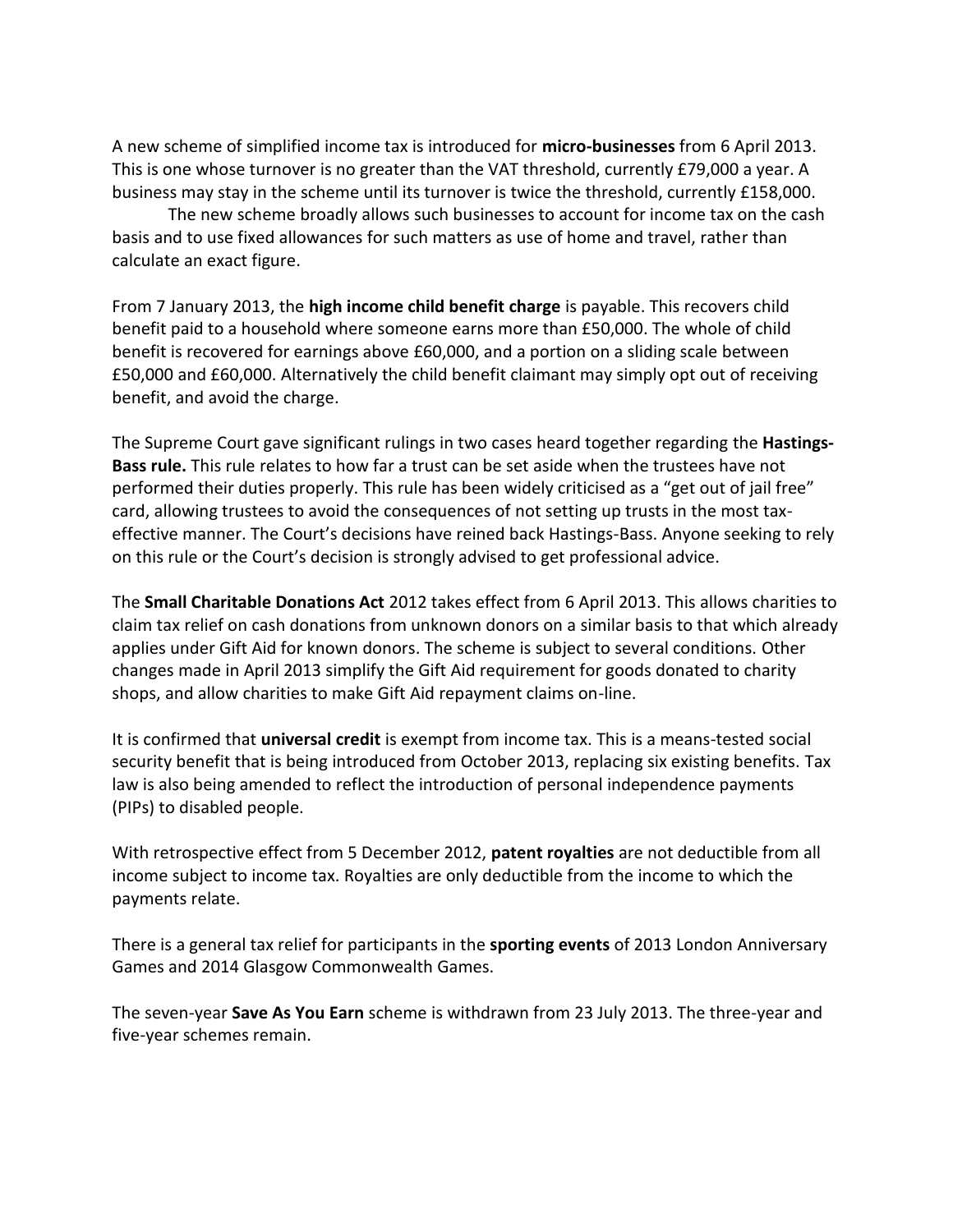# **Capital allowances**

The **annual investment allowance** increases from £25,000 to £250,000 from 1 January 2013 for two years. This can create some difficult calculations for businesses. A business whose accounting period ends in February 2013 has to deal with three different rates of AIA.

The 100% first year allowance for **low-emission cars** that was due to end on 31 March 2013 has been extended by two years to 31 March 2015. However such cars acquired for leasing no longer qualify. From 1 April 2013, the qualifying limit for such a car reduces from 100 g/km to 95 g/km. It is planned that this limit will further reduce to 75 g/km between 1 April 2015 and 31 March 2018.

**Cars** that do not qualify as low-emission cars qualify for the writing down allowance of either 18% or 8% a year. The threshold for the 18% reduces from 160 g/km to 130 g/km from 1/6 April 2013.

For **research and development** expenditure incurred from 1 April 2013, a company may claim an "above the line" tax credit of 10% of their qualifying expenditure. This credit is payable to the company tax-free. It is intended to make the tax relief more obvious to shareholders. It is intended that this scheme will become mandatory from 1 April 2016.

The categories of **environmentally friendly** assets that qualify for 100% first year allowance are revised in summer 2013.

HMRC published guidance on when **polytunnels** may be regarded as plant, and thus qualify for capital allowance. A polytunnel is used to grow fruit, such as strawberries.

The 100% first year allowance on **gas refuelling equipment** is extended by two years to 31 March 2015. It is intended that it be further extended to 31 March 2018.

## **Corporation tax**

The main **rate** of corporation tax reduces to 23% from 1 April 2013. It is planned to reduce to 21% from 1 April 2014, and to 20% from 1 April 2015. However, the Chancellor of the Exchequer has twice reduced the rate further than he had previously announced. A main rate of 20% would mean that there is no longer a small profits rate. In the meantime, it seems that the small profits rate remains at 20%, though this has not been explicitly stated.

For a main rate of 23%, the marginal relief fraction is 3/400, and the marginal rate is 23.75%. For a main rate of 21%, these figures are 1/400 and 21.25% respectively.

Between 1 April 2013 and 31 March 2018, a new **disincorporation relief** is to be introduced to allow small companies to revert to a sole trader or partnership status where the value of the business does not exceed £100,000. This mirrors incorporation relief which is widely used to crystallise internally-generated goodwill as a tax-free pot. This new relief, will allow businesses further opportunities to crystallise goodwill.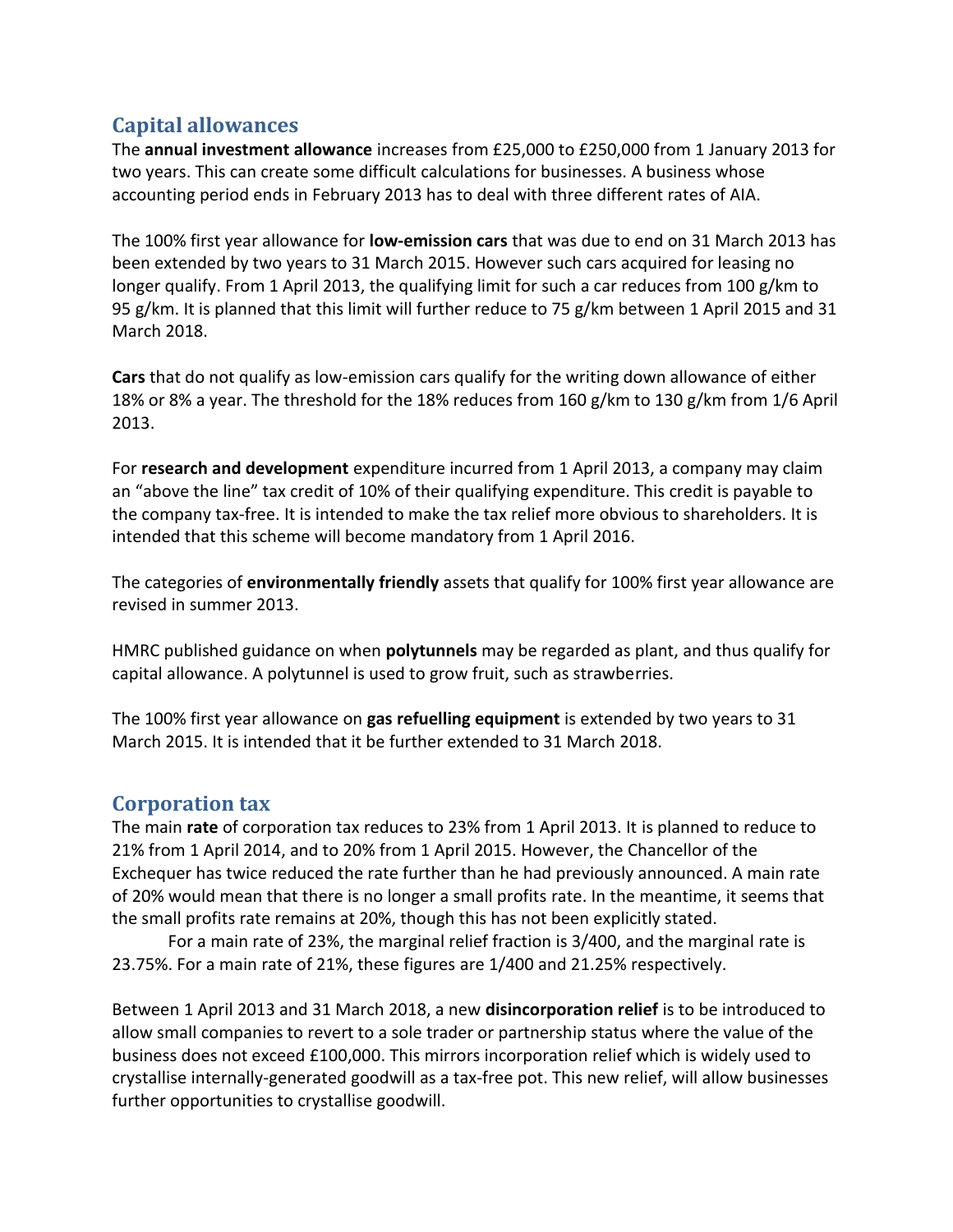From 1 April 2013 (or 20 March 2013 for the last two), changes are made to the rules on **group relief.** These are broadly

- relaxing the conditions for an EEA company to surrender losses to a UK company
- ending the restriction on relief when a date has been fixed for a company to leave the group
	- for controlled foreign companies changing the definition of "gross profits"

• amending the restrictions when there has been a major change in ownership or nature of the business.

In 2012, a new regime was introduced for **controlled foreign companies.** Some technical amendments are made to change the law so that it applies in the way it was intended.

The Supreme Court ruled in favour of Marks & Spencer plc in the latest twist in its long-running litigation about claiming **losses from foreign subsidiaries** against UK tax. UK law originally did not allow such a deduction. The European Court of Justice held that this contravened EU law. UK law was amended, but subject to so many restrictions as to make the law ineffective. The EU is being proceedings against the UK for failure to comply. In the meantime, tax relief for foreign losses is allowed to the extent that there are "no possibilities" of offsetting it against foreign profits. The latest issue was when the "no possibilities" test must be met. The Supreme Court ruled that it is at the end of the accounting period in which the loss arose.

From 1 April 2013, a new **creative industry tax credits** is provided on a similar basis to that already offered for films. The new relief will apply to animation, video games and television, subject to conditions.

HMRC published guidance on 4 March which dealt with the tax consequences of:

• payments to a UK company from a foreign company, particularly whether they are taxed as distributions, and

• payments to individuals from a UK company following a share reduction — whether this is a distribution subject to income tax or a refund of share capital.

The requirements for **investment trust companies** are relaxed with retrospective effect from 1 January 2012. The change means that incidental ancillary activities no longer exclude a company, provided that the substantial part of its business is investment.

From 20 March 2013, amendments are made to the rules regarding **loans to participators** in close companies. These changes are made to ensure the law works as intended.

New rules are to be introduced in 2014 on **unauthorised unit trusts.** The change is to counter tax avoidance schemes.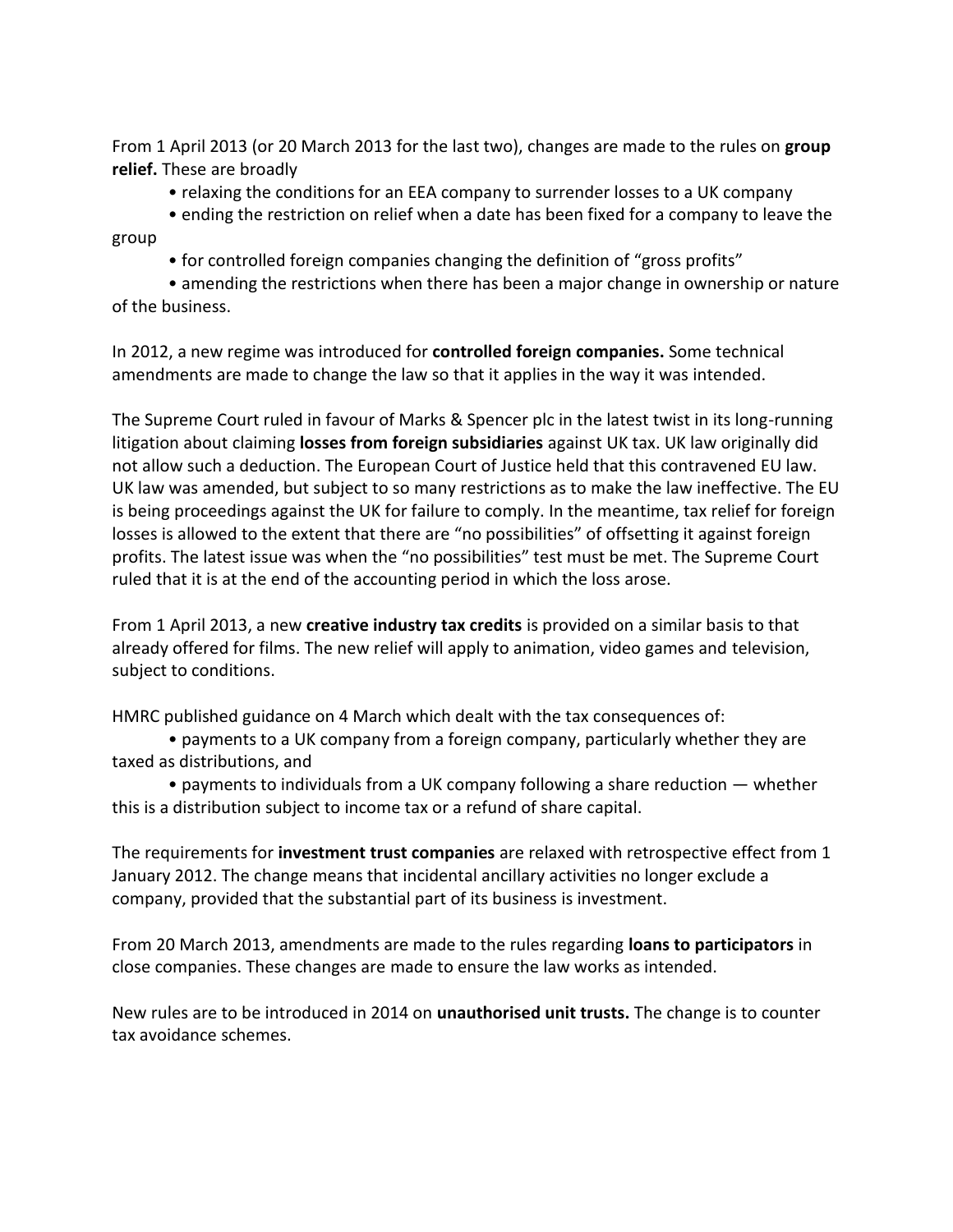The **Double Taxation Treaty Passport Scheme** is amended from April 2013 to simplify procedures. The Scheme may be used when a UK company borrows money from an overseas company; the scheme cannot be used by individuals.

The government will make binding contracts with oil and gas companies on the tax-allowable reliefs for **decommissioning** of oil and gas plant.

From Royal Assent to Finance Act 2013, some changes are made to the tax regime for **real estate invement trusts (REITs).**

In 2014, a new tax relief will be introduced for certain disposals of a controlling interest to an **employee-owned structure**.

The year 2013 is not an excepted year for **tonnage tax.** This means that a merchant shipping company that elects to pay this tax must carry out a flagging test for vessels registered outside the European Union or European Economic Area.

## **Capital gains tax**

The **annual exempt amount** increases from £10,600 a year to £10,900 from 6 April 2013. The trust rate is half of this figure. There is no change to the rate, chattels exemption or other rates.

Capital gains tax is charged at 28% on the disposal of **residential properties** that come within the scope of the Annual Enveloped Property Tax (explained later). Such properties no longer benefit from main residence relief. This tax applies for disposals after 5 April 2013. If the property was acquired before 6 April 2013, the acquisition cost is rebased to the property's value on 6 April 2013, so that pre-2013 gains are not taxed.

# **Value added tax**

From 1 April 2013, the VAT **registration threshold** is raised from £77,000 to £79,000. The deregistration threshold increases from £75,000 to £77,000. The registration threshold is also the limit for three-line accounts on income tax returns, and for the new cash accounting for income tax by micro-businesses. The car fuel scale charges are also revised.

From 15 April 2013, **imported vehicles** for permanent use on British roads must be notified to HMRC within 14 days and any VAT due must be made. Such a vehicle will not be registered unless these conditions are met. A new on-line system called Notification of Vehicle Arrivals (NOVA) has been set up.

From 1 August 2013, **charitable buildings** are not able to claim the reduced rate for energysavings materials. Such supplies will be standard-rated.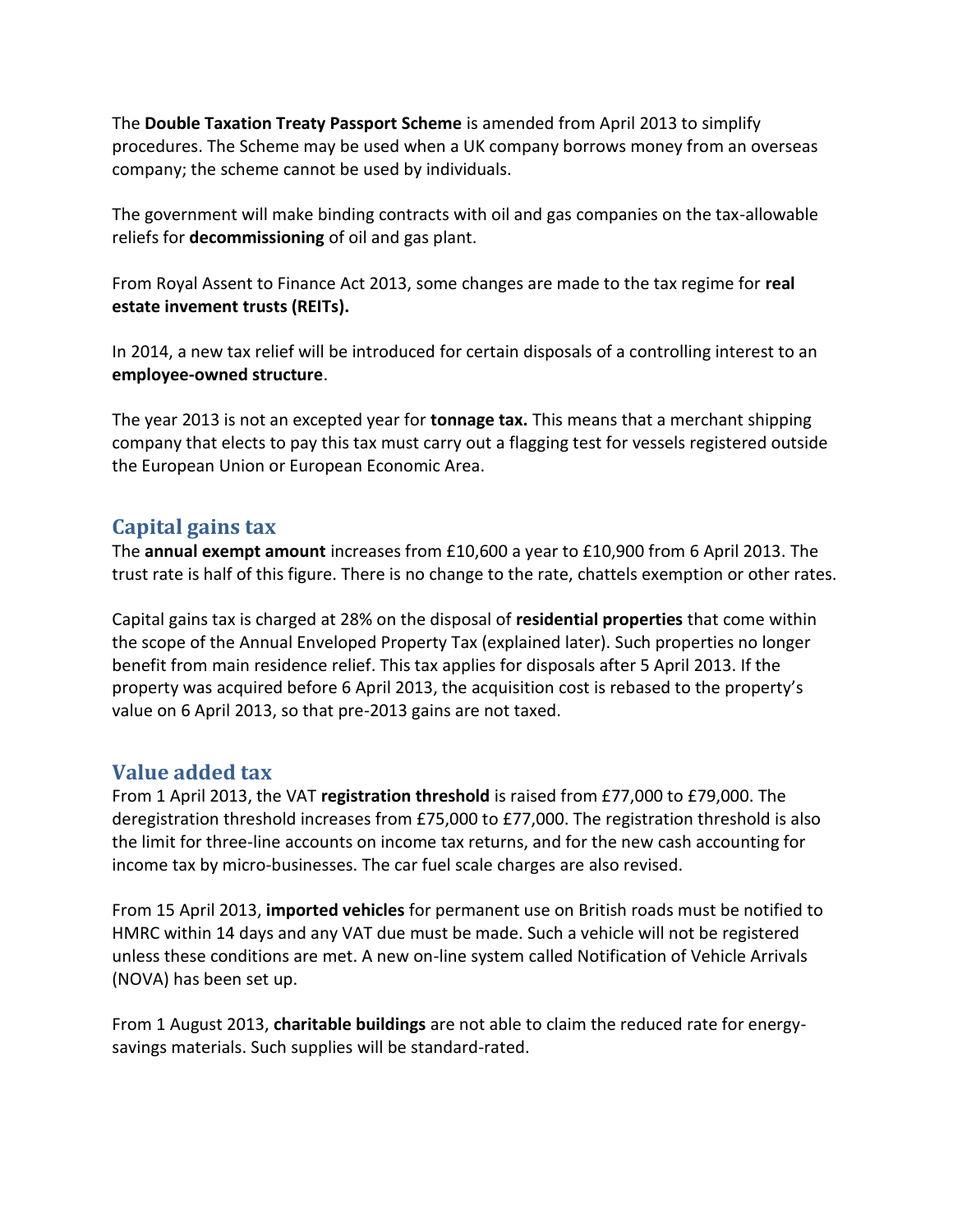There are changes made to the liability for VAT on charges for a first connection of a residential building to the **water supply.**

HMRC has changed its practice, so that **meals in hotels** will usually be standard-rated even when supplied by a caterer other than the hotelier.

A new voluntary scheme is introduced to simplify procedures for suppliers of **vehicles and boats for the disabled.**

The provision of **pension advice** to employers and the setting up of group personal pensions are both supplies subject to the standard rate of VAT. This change, announced in HMRC Brief 9/2013, follows changes of practice in the pensions industry.

From 1 April 2013, the rate of VAT on **cable car rides** reduces from 20% to 5%.

The European Court of Justice has ruled that purchasers of **solar panels** should be able to reclaim VAT if the panels provide any power to the national grid. UK law has not been changed to reflect this decision.

A new on-line **variation service** has been introduced to allow taxpayers to do more on-line, including deregistering.

The VAT exemption for **research** is withdrawn from 1 August 2013.

Changes are made to VAT arrangements for **NHS bodies** to reflect changes made by Health and Social Care Act.

## **National insurance**

For **class 1 national insurance,** the employee's employment tribunal rises from £146 a week to £149 from 6 April 2013. The employers employment tribunal rises from £144 a week to £148. The rates are unchanged. There are increases in the rates of classes 2, 3 and 4.

The ability of an employer to **contract out** from state second pension by a defined contribution scheme was generally ended from 6 April 2012. Some transitional provisions have been made to allow for such matters as late contributions. It is planned to end all contracting out by 2017.

**Sleeping partners** and inactive limited partners must pay classes 2 and 4 national insurance from 6 April 2013. HMRC regard such partners as always having been liable, but will not collect it for previous periods.

From April 2014, it becomes possible to collect **unpaid class 2** national insurance through PAYE. Affected taxpayers are being offered the chance to pay it before then.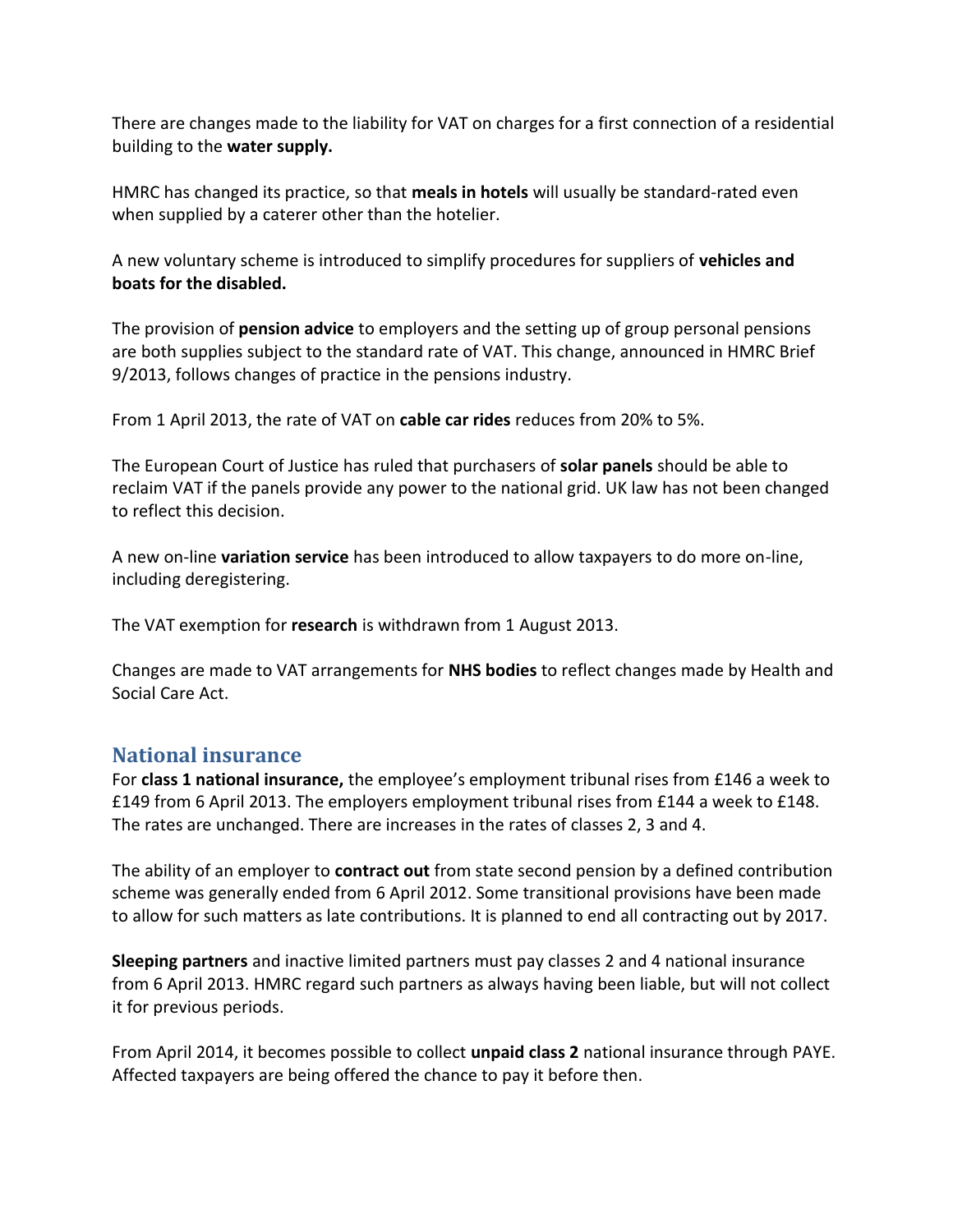**National Insurance Contributions Act 2013** is a new piece of legislation to:

- introduce the £2,000 a year employment allowance from April 2014
- extend the General Anti-Abuse Rule to national insurance
- prevent NI-avoidance by offshore payroll companies, and
- reverse the presumption that partners in an LLP are self-employed.

In May 2013, HMRC discovered that it was sending notices to employers quoting **national insurance numbers** without the final letter. National insurance numbers comprise two letters, six digits and a letter in the form AB 12 34 56 C. The advice is that the correct letter suffix should be used if known, otherwise the final letter should be omitted. An employer should not guess a letter. The irony is that this letter no longer serves any purpose. It was originally used to indicate the address of the DHSS department that kept the records of that individual.

Consideration is being given to collecting class 2 national insurance through self-assessment.

## **Inheritance tax**

From 6 April 2013, the tax-free limit for **non-domiciled spouses** increases from £55,000 to the figure for the nil rate band, currently £325,000.

It was announced that the **nil rate band** is to remain frozen at £325,000 until 2017/18. The government made this announcement just a few weeks after announcing that the band would rise to £329,000 from April 2015. It should be remembered that this tax is very political, and that there is a general election in 2015.

With retrospective effect from 16 October 2012, the **switching** of UK assets from a trust settled by a non-UK domiciled individual to investments in OEICs and authorised unit trusts is exempt from inheritance tax.

Further conditions are added to the allowability of **deductions** from a person's taxable estate. This is to counter some artificial avoidance schemes. Inheritance tax is charged on a person's estate less outstanding liabilities, such as loans and unpaid bills at the time of death. Many IHT avoidance scheme seek to reduce the tax charge by creating artificial liabilities. To counter this, from the date of Royal Assent to Finance Act 2013:

• a liability is only allowed to the extent that it represents a sum paid to the original credit, or to another person where there is a proper commercial reason for doing so,

• in general, no deduction is allowed when it is incurred for property that is not subject to IHT, and

• business property relief, agricultural property relief and woodlands relief will now first be offset against the value of such property before being available for offset against the estate generally.

It is possible that some of these changes, particularly the third, could create a new tax liability when there has been no intention of avoiding tax.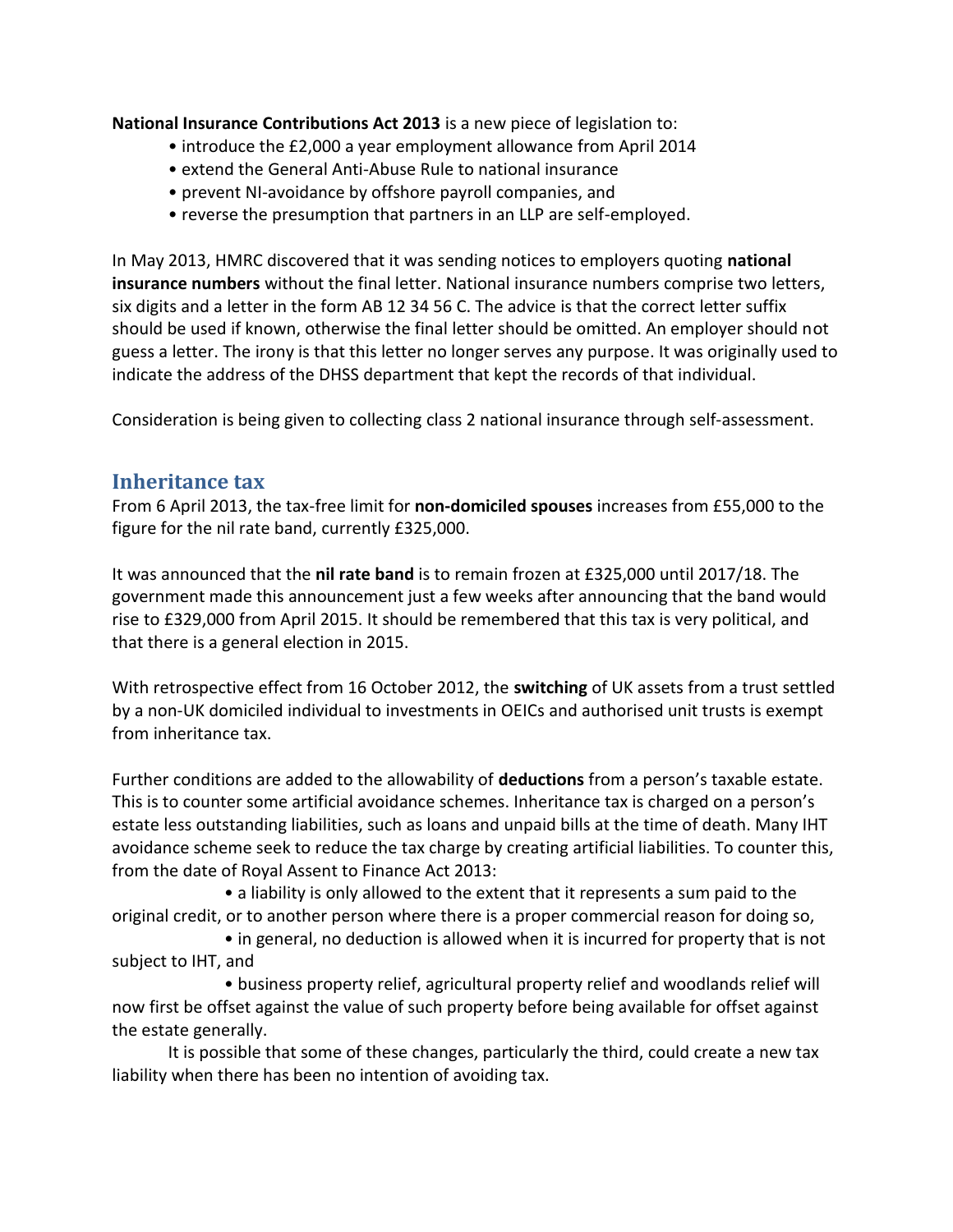From 25 April 2013, **ICAP Securities & Derivatives Exchange Ltd** is added to the list of recognised stock exchanges for both income tax and inheritance tax purposes. This exchange is commonly abbreviated to ISDX. The consequence (for inheritance tax) is that securities so listed are subject to different rules for business property relief and post-death relief (where their value falls in the 12 months after death). It should be noted that some ISDX-listed securities were already regarded as quoted, as they were listed on an overseas exchange.

#### **Other taxes**

From 1 April 2013, a new **Annual Enveloped Property Tax** is introduced (originally called Annual Residential Property Tax). This imposes an annual tax on residential property worth more than £2 million and which is owned by a company or other corporate body. A system of pre-banding checks is introduced to enable taxpayers to determine the amount payable.

The USA has delayed the withholding tax provisions of its **Financial Account Tax Compliance**  Act (FATCA) by six months to 1 July 2014. Under this provision, foreign tax authorities are asked to provide the US tax authorities with details of all interest and other payments to US citizens. If the foreign tax authority decides not to do so, a 30% withholding tax is deducted from the payments. The UK government has included necessary provisions in Finance Act 2013 to allow disclosure and to avoid the withholding tax for American citizens with funds invested in UK.

It is put beyond doubt that **stamp duty land tax** is payable when property is transferred but with completion postponed for many years. This was a common SDLT-avoidance scheme. Other SDLT avoidance schemes have been outlawed.

The Scottish Parliament has passed the Building Transactions Tax (Scotland) Act 2013. This introduces a new tax, **Land Building Transactions Tax (LBBT)** which will replace stamp duty land tax in Scotland from 2015. This is one of the taxes that have been devolved to Scotland. The others are landfill tax and, to a limited extent, income tax. It has already been announced that LBBT will differ from SDLT in that it will operate on the "slice basis" rather than the "slab basis". For SDLT, once a threshold has been reached, the higher rate applies to the whole purchase price. LBBT will charge higher rates only on the excess above the threshold, as already applies for income tax.

Consideration is being given to devolving **SDLT** to the Welsh Assembly, which currently has no tax powers.

It may be possible to claim a refund of stamp duty land tax when an interest in land was transferred in what would now be regarded as a **transfer of a going concern** for VAT purposes. The consequence is that SDLT is payable on the VAT-exclusive value rather than VAT-inclusive value. Details are set out in HMRC Briefs 30/12 and 8/13 following the Robinson Family Ltd decision.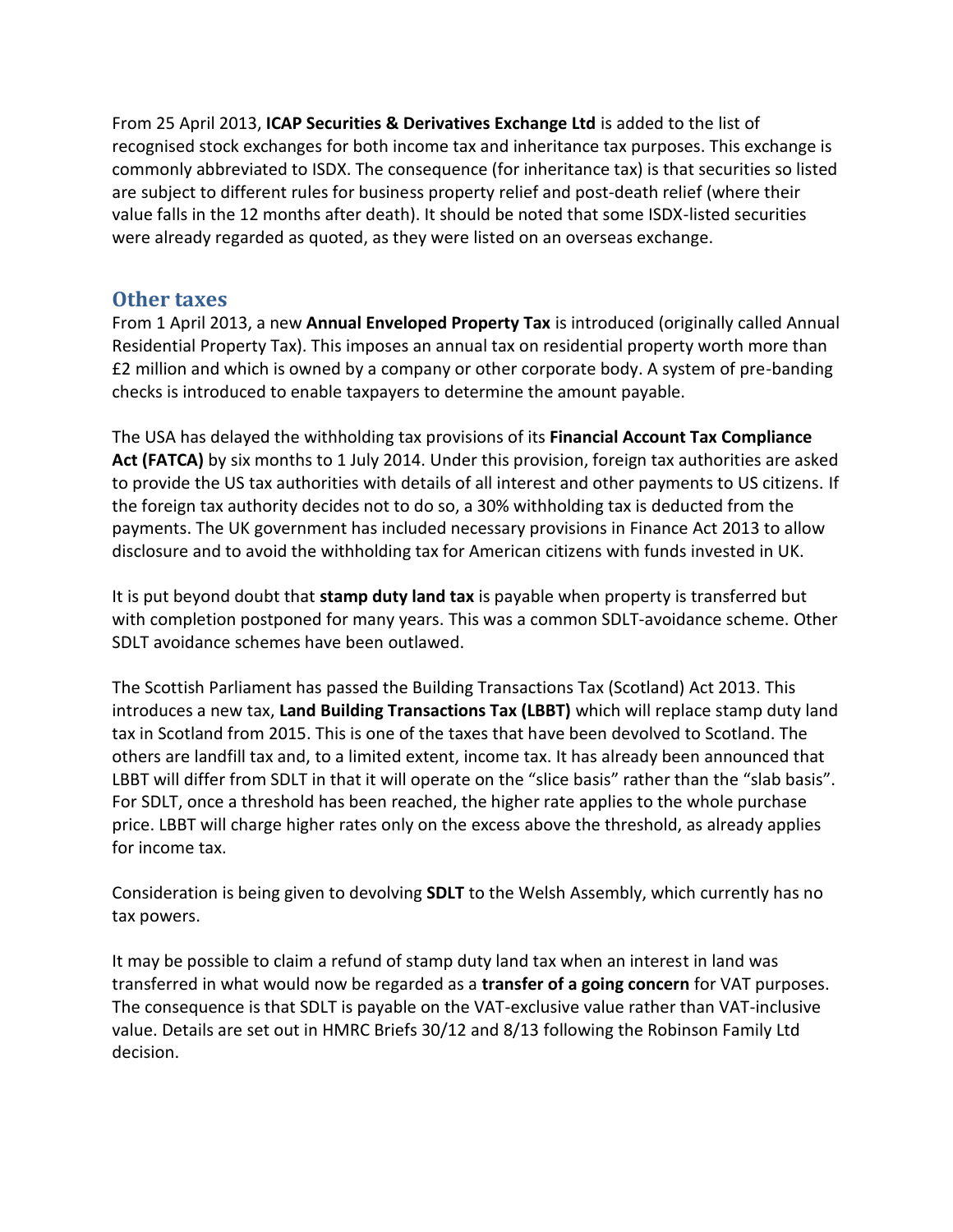A new provision will allow Customs officers to **detain** goods where it has a reasonable grounds for believing that they are subject to seizure. This allows the goods to be kept where they are detained and not sent away.

There is an increase in the fine for **smuggling goods** on a ship that weighs at least 250 tonnes. The maximum fine increases from £500 to £10,000.

The **hycrocarbon oil duty** of 3.02p per litre that was due to take effect from 1 January 2013 was cancelled. A further announced increase of 1.89p was deferred from 1 April 2013 to 1 September 2013, and then also cancelled.

**Alcoholic liquor duty** is increased in line with inflation for all drinks except beer, where the duty is reduced. The changes take effect from 25 March 2013.

**Tobacco duty** rates are increased by inflation plus percentage points from 20 March 2013.

The five-day period of grace for non-display of a **vehicle excise duty** disc on a road vehicle during renewal of the duty is increased to 14 days from Royal Assent to Finance Act 2013.

Vehicle excise duty for **heavy goods vehicles** are frozen for 2013/14. It is intended that the scheme of taxing such vehicles will be restructured in 2014.

From Royal Assent to Finance Act 2013, the rules on **abnormal rent increases** are abolished for SDLT purposes.

In 2014, the government plans to abolish stamp duty on shares quoted on the **Alternative Investment Market** and the ISDX Growth Market.

**Air passenger duty** is subject to several changes from 1 April 2013. In particular the scope of the tax is extended to include flights on aircraft weighing 5.7 tonnes.

A new **carbon price floor** is introduced from 1 April 2013. This taxes fossil fuels used to generate electricity. This is administered by changes to the climate change levy.

Certain energy-intensive industries can sign up to industry energy targets and benefit from **climate change levy** charged at 10% of the usual rate until 2023.

The Scottish Parliament has introduced legislation for the **Scottish Landfill Tax.** This replaces landfill tax in Scotland from 1 April 2015. A significant difference from the UK tax is that Scotland will tax illegal activities as well as legal ones.

The **bank levy** rose to 0.130% on 1 January 2013, and rises to 0.0142% from 1 January 2014. Some technical changes were made in relation to the levy.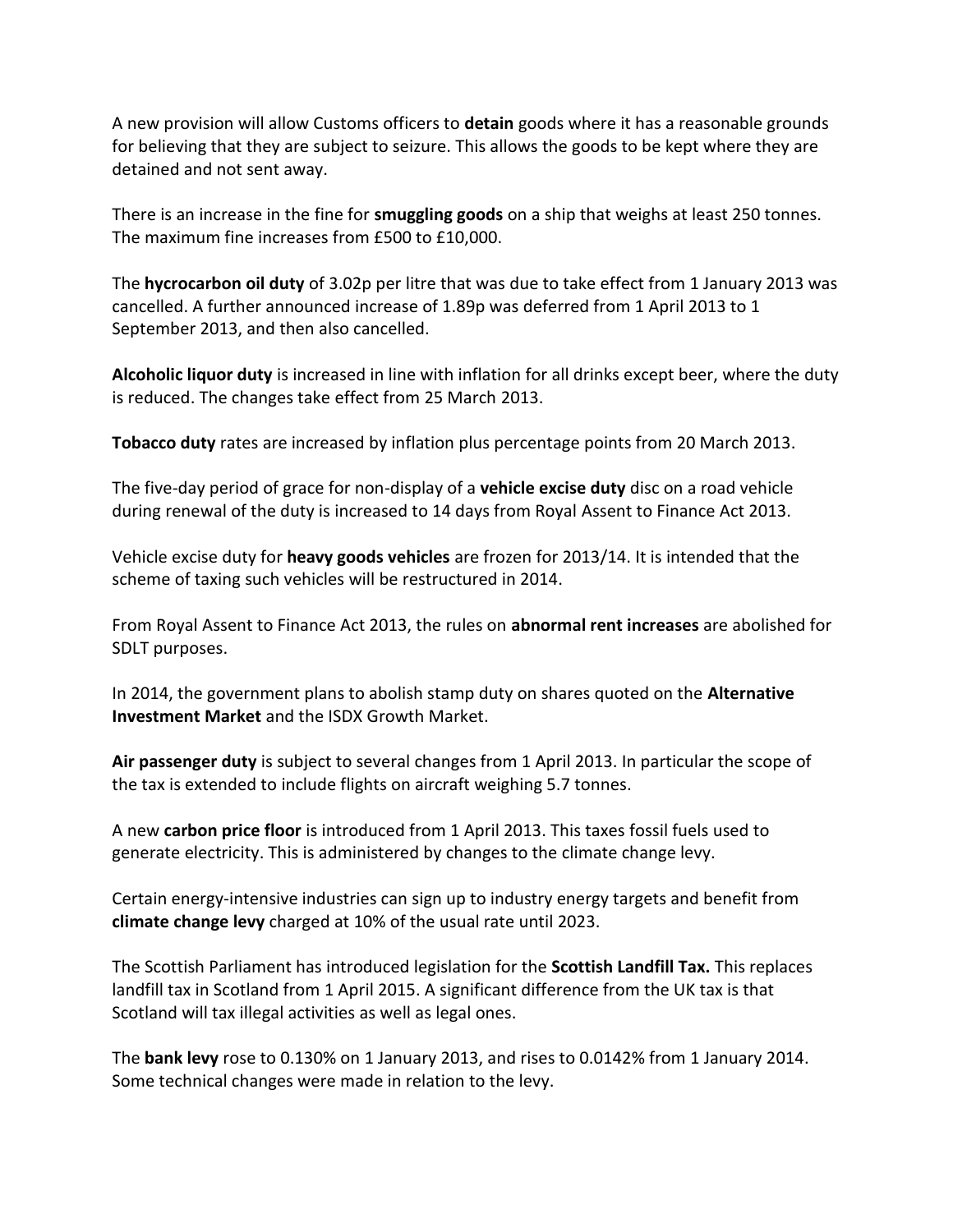**Machine games duty** was introduced from 1 February 2013. This replace amusement machine duty.

For accounting periods beginning after Royal Assent to Finance Act 2013, **bingo duty** is amended so that foreign bingo can come within the exception for combined bingo. Combined bingo is where one game is played at more than one location. The exception avoids a double charge if all games are played in the UK. This last requirement is removed.

**Herbal smoking products** come within the scope of tobacco duty from 1 January 2014.

Northern Ireland introduces a charge of 5p for **carrier bags** from 8 April 2013. If the supplier is VAT registered, this comprises a 4.17p charge plus 83p VAT. This mirrors the scheme already introduced in Wales.

The compilation of rating lists for **English properties** is postponed to 2017 under Growth and Infrastructure Act 2013 s29. Section 30 makes provisions for Wales. Most of the rest of the Act reforms planning law.

# **Pensions**

From 26 March 2013, the maximum amount of **pension drawdown** increases from 100% of the basis amount (equivalent amount of pension) to 120%.

From 6 April 2014, the **annual allowance** for tax-deductible contributions is reduced from £50,000 to £40,000. This is the maximum amount of contribution for which tax relief is given. The annual allowance reduces from £1.5 million to £1.25 million.

Announcement was made to introduce a **single-tier pension** from April 2017 at an indicative figure of £144 a week. This will end the contracting-out national insurance rebate for defined benefit schemes. (The rebate for defined contribution schemes was ended in 2012.) The qualifying condition for the state pension is to be increased from 30 years of national insurance contributions to 35 years.

The **flat rate accrual amount** is increased by 1.8% to £91.00 a week. This is the figure that is used to calculate the additional pension for certain claimants.

The **state pension age** is to increase from 66 to 67 in 2026.

**Public sector** pensions are reformed under Public Pensions Act 2013.

# **Tax administration**

A new **statutory residence test** is introduced from 6 April 2013. Anyone who spends fewer than 11 days of a tax year in the UK is automatically non-resident. Anyone who spends more than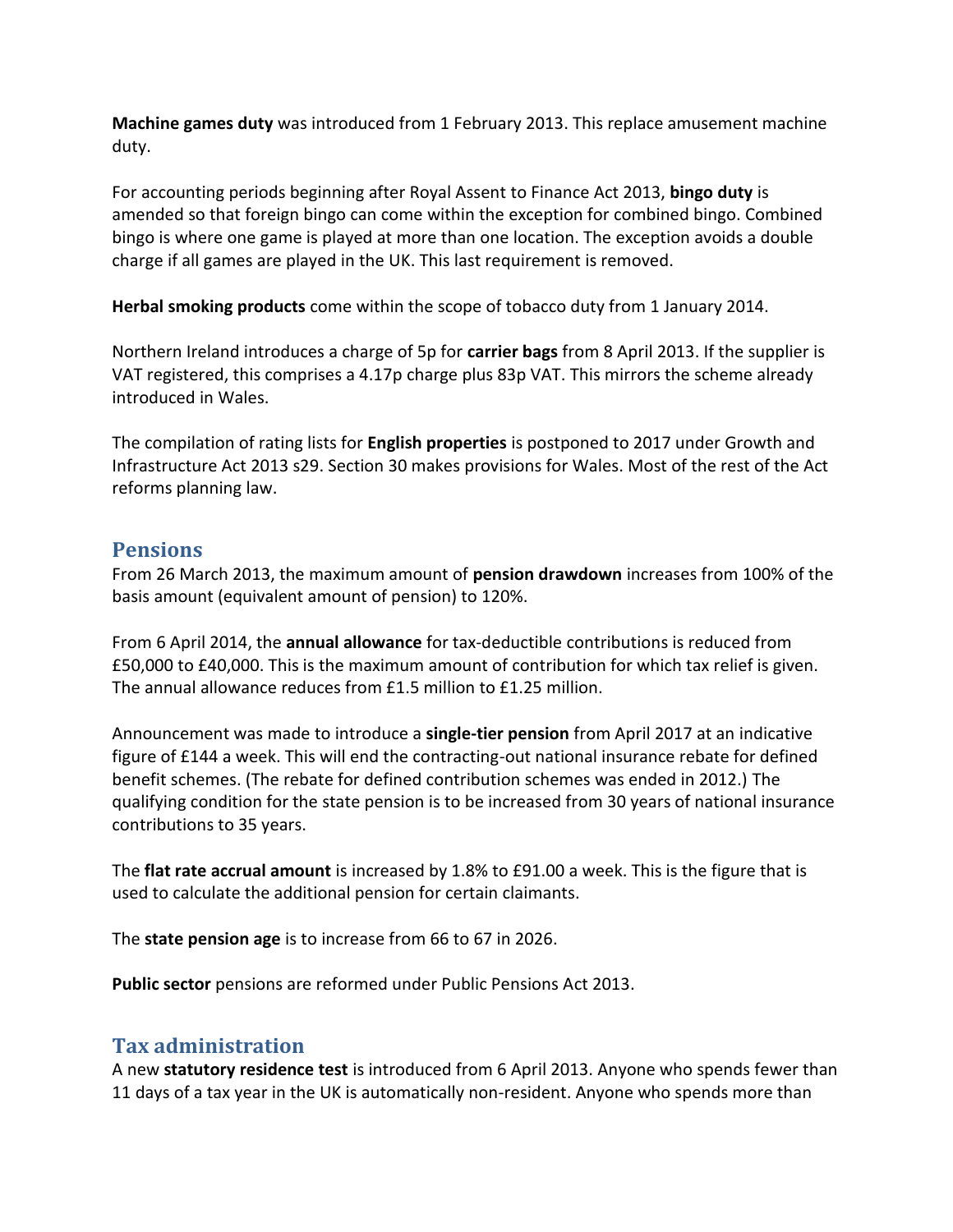183 days is automatically UK-resident. Those who spend between 11 and 183 days have their residence determined by how reference to tables that set out numbers of connection factors for the actual number of days in the UK. The concept of **not ordinarily resident** is abolished. Statement of practice SP 1/09 (which refers to employees who are resident but not ordinarily resident) is amended and put on a statutory footing. On 11 May 2013, a Tax Residence Indicator was launched on the HMRC website.

A **General Anti-Abuse Rule (GAAR)** is introduced from Royal Assent to Finance Act 2013. This aims to outlaw artificial avoidance schemes without the need for legislation or litigation for each scheme. In the meantime, there has been much legislation and litigation on existing schemes. GAAR is extended to national insurance from 6 April 2014 under National Insurance Contributions Act 2013.

From 1 April 2013, a new **Managing Serious Defaulters** scheme is operated by HMRC. This subsumes the Managing Deliberate Defaulters scheme introduced in February 2011. The scheme provides close monitoring of taxpayers with a poor tax compliance record. The new scheme includes anyone who has become insolvent since 2009 as a means of avoiding tax.

An **offshore disclosure facility** is offered for UK taxpayers who have funds in Guernsey, Jersey or Isle of Man on which UK tax is payable but has not been paid. Such taxpayers have until 30 September 2016 to pay the tax with interest and penalties. Under tax disclosure treaties with these Crown Dependencies, the information will be available to HMRC. Taxpayers who have not paid will be liable to higher penalties, possible criminal prosecution and risk having their name published as a tax cheat.

Similar arrangements have now been made with **British overseas territories,** namely Anguilla, Bermuda, British Virgin Islands, Montserrat, and Turks & Caicos. These territories now share tax information with the authorities in the UK, France, Germany, Italy and Spain.

The law on **overpayment relief** is amended to make clear that the four-year time limit for claiming overpaid tax runs from when the mistake arose, and not when it was discovered. This means that where overpaid tax is discovered more than four years later, it is not possible to make a claim.

With retrospective effect from 6 April 2012, there are changes to the rules for **transfer of assets**  and capital to another EU state. The objective is that this does not trigger a tax charge where the transfer is purely as a consequence of the free movement of goods, trade and labour within the European Union.

From Royal Assent to Finance Act 2013, UK financial institutions are allowed to provide financial data on individuals to the **United States** without breaching data protection law. In 2010, the USA passed its Foreign Account Tax Compliance Act (FATCA). This requires non-US financial bodies to pass details relating to US citizens to the Internal Revenue Service, its tax-collecting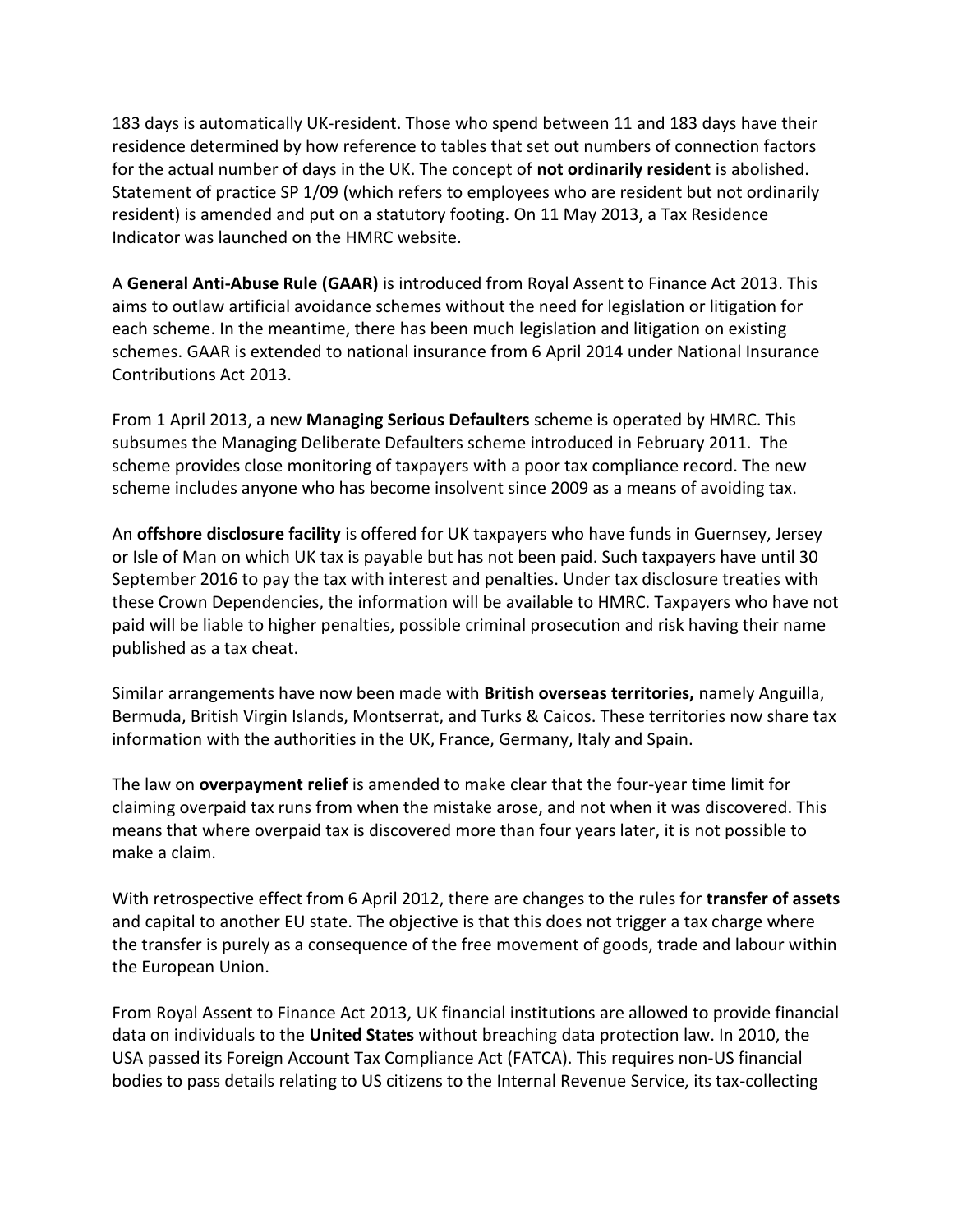body. Failure to comply means that the USA imposes a 30% withholding tax from that institution's US income.

From Royal Assent to Finance Act 2013, HMRC may serve a notice on businesses that process **credit and debit cards** requiring them to provide information about transactions.

From Royal Assent to Finance Act 2013, HMRC has a new power to **withdraw** a notice to file a self-assessment return. This corrects an oversight in previous legislation.

UK taxpayers with deposits in **Switzerland** are to be taxed. Those who opened an account before 1 January 2011 which was still open on 31 May 2013 may make a one-off payment to settle all past tax liabilities or allow details to be divulged by the bank to HMRC. From 1 January 2013, interest may either be declared or will have a withholding tax deducted by the Swiss authorities.

HMRC expanded the scope of its **affluent unit.** This unit gives particular attention to the tax affairs of people earning more than £150,000 a year and who have a personal wealth of more than £2.5 million. The expanded unit will now deal with taxpayers with a personal wealth of £1 million.

From 1 April 2013, **government procurement policy** changes so that the government will not buy goods or services from businesses that engage in tax evasion or aggressive tax avoidance. Suppliers bidding for government contracts worth more than £5 million must self-certify that they have not incurred any occasion of non-compliance under GAAR, DOTAS or the Halifax principle in the previous six years, but not before 1 October 2012.

HMRC published its first two lists of **tax defaulters** under its "name and shame" policy.

The tax campaigning group UK Uncut failed in its High Court case to challenge the "sweetheart deal" HMRC negotiated with **Goldman Sachs** in 2010. HMRC leader Dave Hartnett allowed the bank a longer time to pay and forgot to charge interest. The judge found that HMRC acted within its powers though he made many criticisms of HMRC in what he said was "not a glorious episode in the history of the Revenue". Hartnett was wrong to have considered Goldman's threat to withdraw from the banking code to embarrass the Chancellor. The judge also criticised HMRC procedures for making such agreements. Those procedures have already been amended.

From Royal Assent to Finance Act 2013, HMRC officers will have powers to use **criminal asset recovery powers** under Proceeds of Crime Act 2002. At present, HMRC have to ask the police to use these powers.

HMRC has replaced many 0845 **telephone numbers** for helplines with 0300 numbers, which will usually cost the caller less.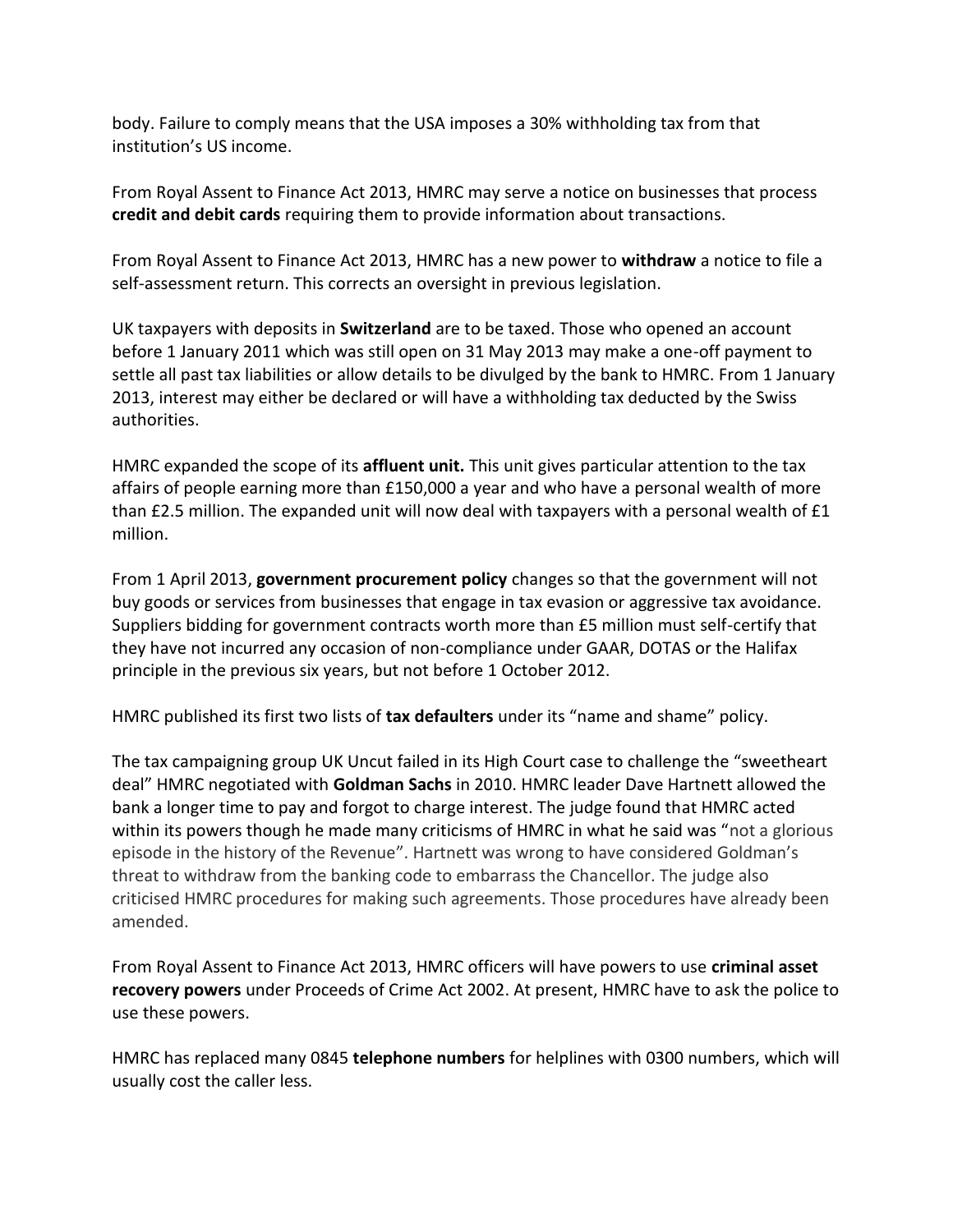HMRC successfully challenged many artificial **tax avoidance schemes.** These include schemes involving film rights, Gift Aid, among others. Various offers were made during the year for those who participate in such schemes to settle in return for a lower penalty and avoiding possible criminal charges.

HMRC has joined **Twitter.** It can be followed on Twitter@HMRCgovuk.

#### **Other matters**

The Accounting Standards Board has published new **accounting standards** to replace all existing standards from 2015, though some earlier adoption is permissible. There is a separate standard for small and medium-sized entities.

From 30 April 2005, the rules for a **share buy-back** are made easier. The change is made to Companies Act 2006 by SI 2013 No 999. The idea is to encourage employee share ownership by allowing employers to buy back shares when employees leave to reissue to new employees. Employers have been reluctant to introduce schemes for fear that the company could have significant shareholders in the hands of former employees with no commitment to the company.

New rates of **national minimum wage** apply from 1 October 2013. They are (with the previous rates in brackets): adult rate £6.31 an hour (£6.19); 18-20 year olds £5.03 (£4.98); 16-17 year olds £3.72 (£3.68); apprentices £2.68 (£2.65); accommodation offset £4.91 a day (£4.82).

From 1 December 2012, the **Disclosure and Barring Service (DBS)** is formed by merging the Criminal Records Bureau (CRB) and Independent Safeguarding Authority (ISA). DBS aims to prevent unsuitable people working with children or vulnerable adults. From 17 June 2013 it offers an Update Service for a subscription. The Exchequer Secretary to the Treasury, David Gauke MP, said that there is no taxable benefit to the employee when the employer pays or reimburses this charge for employees.

From 15 July 2013, the maximum amount of **social security** payable is restricted to £500 a week for a household or £350 for an individual. Certain benefits, such as for disability, are excluded from the cap. The cap was tested in four London boroughs before being applied nationally.

From 29 July 2013, an employee will usually have to pay an up-front **tribunal fee** to bring a claim for unfair dismissal or other matter before an employment tribunal. The fee for unfair dismissal is £250 to file a claim, and £950 for it to be heard. For an appeal to the Employment Appeal Tribunal, the fees are £400 and £1,200 respectively. Claimants who cannot afford these fees may apply to the tribunal under a remissions scheme.

From this date, there is also a cap on the maximum claim for **unfair dismissal** equal to 12 months' salary, or the current limit of £74,200. From 2014, the indexation of employment limits will move from February to April to align with the tax year.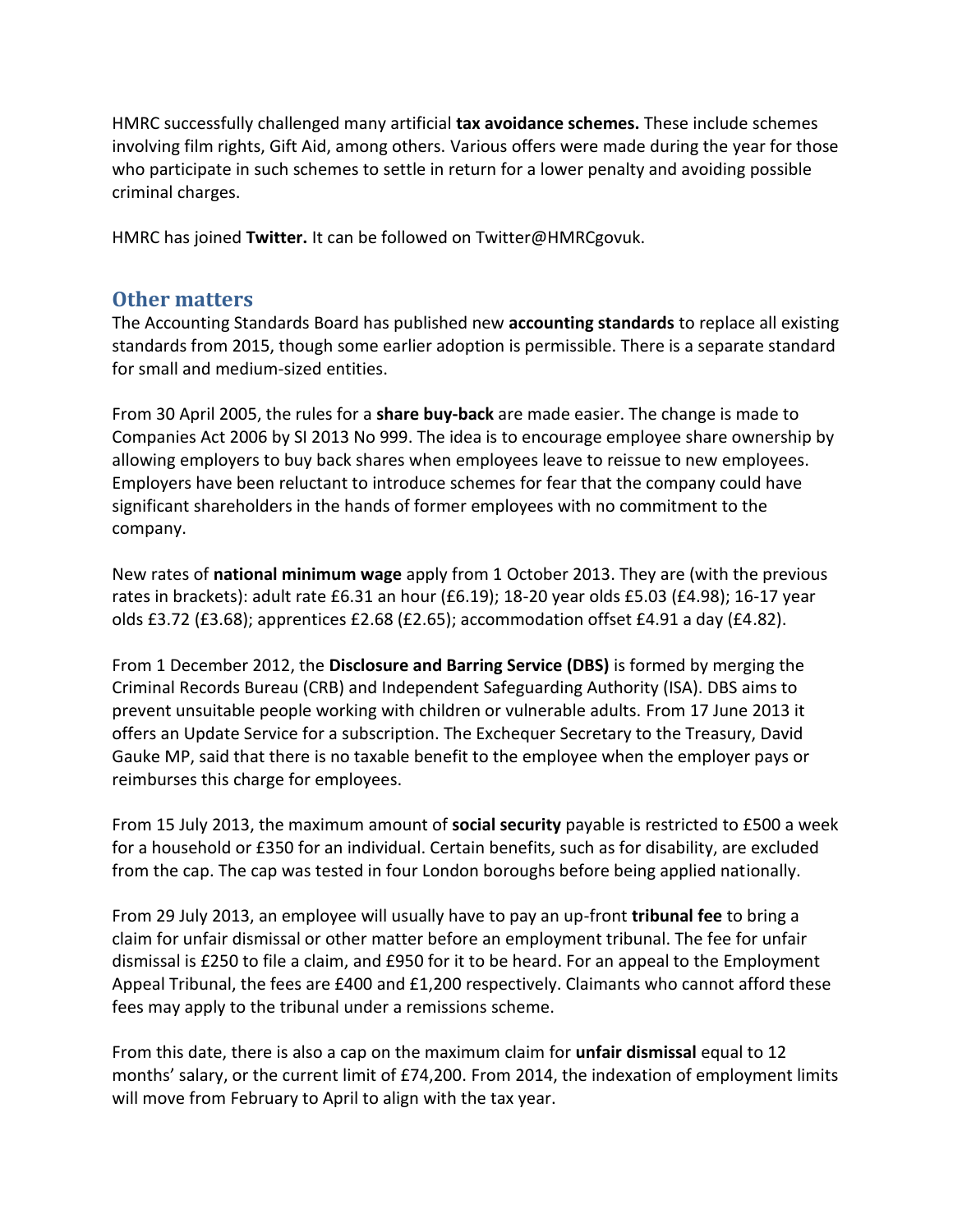From 25 June 2013, the **Employment Appeal Tribunal** may be a judge sitting alone.

From the same date, the rules on compromise agreements, now called **settlement agreements**, are relaxed to make it easier to conclude. An employee who makes such an agreement cannot bring proceedings in respect of the same issue.

From 25 June 2013, there is no longer a qualifying period of employment for dismissals for **political opinions** or affiliations.

From 25 June 2013, **whistleblowing** is only protected if disclosure is in the public interest.

**Croatia** joined the European Union on 1 July 2013 becoming the 28<sup>th</sup> member state. This immediately affects national insurance liabilities for employees who move to or from Croatia to work.

Shareholders of companies are required to approve the company's **directors' remuneration policy.** Some restrictions are imposed on directors' pay (Enterprise and Regulatory Reform Act 2013 ss 79-82).

From April 2015, it is planned to introduce **shared parental leave** so that parents may share the leave as they wish. It is also planned to increase statutory adoption pay so that adopters receive 90% of earnings for six weeks (as for statutory maternity pay). Fathers will acquire a new right to paid leave for up to two ante-natal visits.

The **Agricultural Wahes Board** was abolished on 25 June 2013.

The **UK Border Agency** is to be split into two, it was announced in March 2013. One body will deal with immigration and visas, and the other will enforce immigration law.

From 1 October 2013, employers cease to be liable for **third party harassment.**

The Supreme Court ruled in July 2013 that claims by the Pensions Regulator in respect of an **insolvent company** rank with other unsecured creditors. This landmark decision was reached in a case concerning Nortel Networks and Lehman Brothers. It overturns decisions of the lower courts which held that members of the pension scheme ranked before other unsecured creditors.

In August 2013, the High Court ruled that administrators of an insolvent company may not use funds ring-fenced for its **undefunded pension scheme** to settle the company's debt to the scheme trustees. The case concerned Kaupthing, Singer & Friedlander which was put into administration in 2008. This case clarifies the scope of Pensions Act 1995 s 75.